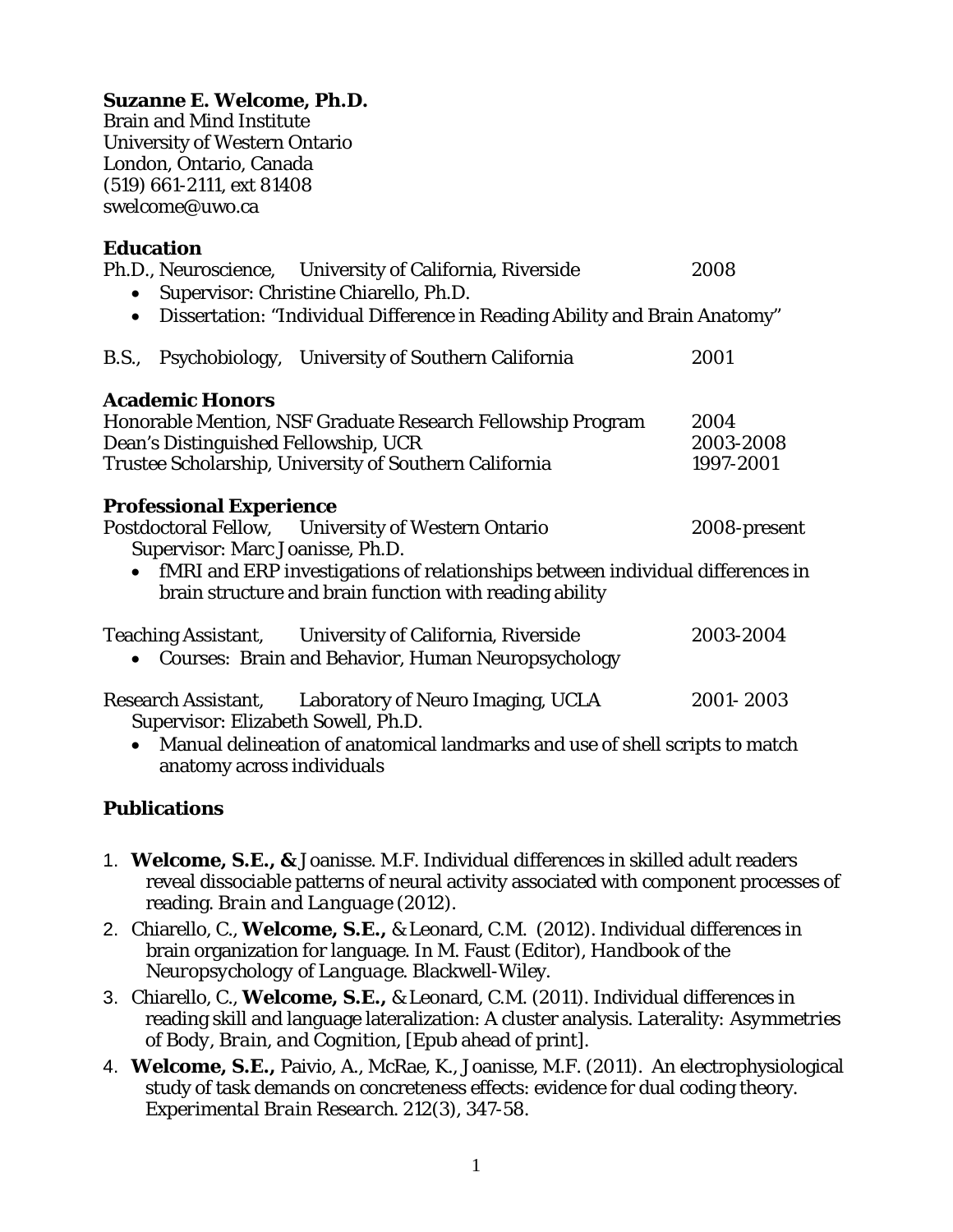- 5. Chiarello, C., Halderman, L., **Welcome, S.E.**, Leonard, C. M. (2011). Does degree of asymmetry relate to performance? A reply to Boles and Barth. *Brain and Cognition, 77(1),* 135-137.
- 6. **Welcome, S.E.**, Chiarello, C., Thompson, P.M., Sowell, E.R. (2011). Reading skill is related to individual differences in brain structure in college students. *Human Brain Mapping, 32(8),* 1194-205.
- 7. **Welcome, S.E.,** Leonard, C.M., Chiarello, C. (2010). Alternate reading strategies and variable asymmetry of the planum temporale in adult resilient readers. *Brain and Language, 113(2),* 73-83.
- 8. **Welcome, S.E.,** Chiarello, C., Towler, S., Halderman, L.K., Otto, R., Leonard, C.M. (2009). Behavioral correlates of corpus callosum size: anatomical/behavioral relationships vary across sex/handedness groups. *Neuropsychologia, 47(12),* 2427- 2435.
- 9. Chiarello, C., **Welcome, S.E.**, Halderman, L.K., Towler, S., Julagay, J., Otto, R., Leonard, C.M. (2009). A large-scale investigation of lateralization in cortical anatomy and word reading: are there sex differences? *Neuropsychology, 23(2),* 210- 222.
- 10.Chiarello, C., **Welcome, S.E.**, Halderman, L.K., Leonard, C.M. (2009) Does degree of asymmetry relate to performance? An investigation of word recognition and reading in consistent and mixed handers. *Brain and Cognition, 69(3),* 521-530.
- 11.Leonard, C.M., Towler, S., **Welcome, S,** Chiarello, C., (2009). Paracingulate asymmetry in anterior and midcingulate cortex: sex differences and the effect of measurement technique. *Brain Structure and Function, 213(6)*, 553-569.
- 12.**Welcome, S.E**., Chiarello, C. Halderman, L.K., Leonard, C.M. (2009). Lexical processing skill in college-aged resilient readers. *Reading and Writing: An Interdisciplinary Journal, 22(3),* 353-371.
- 13.**Welcome, S.E**., Chiarello, C. (2008). How dynamic is interhemispheric interaction? Effects of task switching on the across-hemisphere advantage. *Brain and Cognition, 67(1),* 69-75.
- 14.Leonard, C.M., Towler, S., **Welcome, S.,** Halderman, L.K., Otto, R., Eckert, M.A., Chiarello, C., (2008). Size matters: cerebral volume influences sex differences in neuroanatomy. *Cerebral Cortex, 18(12),* 2920-2931.
- 15.Lu, L.H., Leonard, C.M., Thompson, P.M., Kan, E., Jolley, J., **Welcome, S.E.**, Toga, A.W., Sowell, E.R. (2007). Normal developmental changes in inferior frontal gray matter are associated with improvement in phonological processing: A longitudinal MRI Analysis. *Cerebral Cortex, 17,* 1092-99.
- 16.Sowell, E.R., Thompson, P.M., Leonard, C.M., **Welcome, S.E.**, Kan, E., Toga, A.W. (2004). Longitudinal mapping of cortical thickness and brain growth in normal children. *Journal of Neuroscience*, 24, 8223-31.
- 17.Ballmaier M., Sowell, E.R., Thompson, P.M., Kumar, A., Narr, K.L., Lavretsky, H., **Welcome, S.E.**, DeLuca, H., Toga, A.W. (2004). Mapping brain size and cortical gray matter changes in elderly depression. *Biological Psychiatry*, 55.
- 18.Sowell, E.R., Thompson, P.M., **Welcome, S.E.**, Henkenius, A.L., Toga, A.W., Peterson, B.S. (2003). Cortical abnormalities in children and adolescents with attention-deficit hyperactivity disorder. *Lancet*, 362, 1699-707.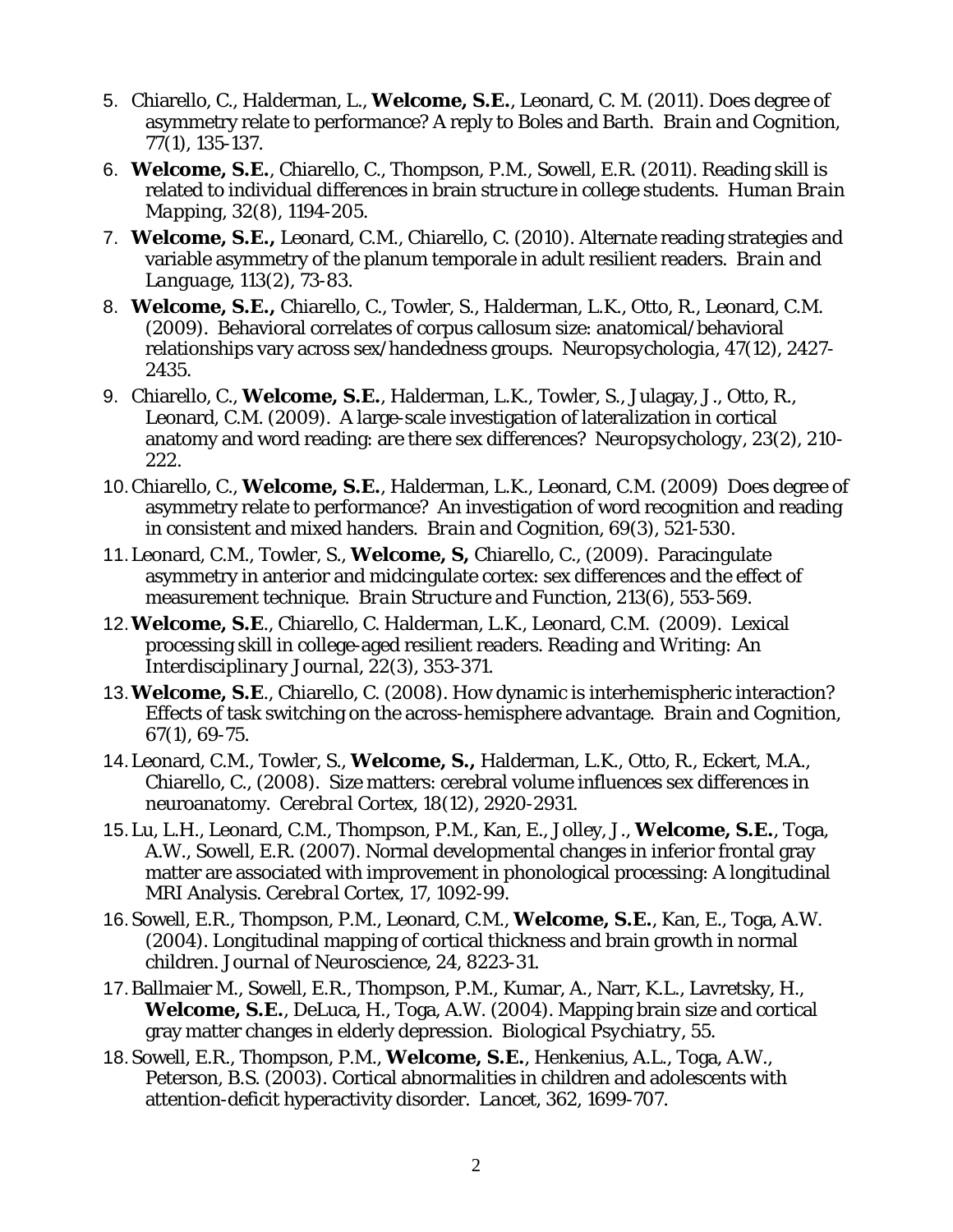- 19.Sowell. E.R., Peterson, B.S., Thompson, P.M., **Welcome, S.E.**, Henkenius, A.L., Toga, A.W. (2003). Mapping cortical change across the human life span. *Nature Neuroscience*, 6, 309-15.
- 20.Sowell, E.R., Thompson, P.M., Peterson, B.S., Mattson, S.N., **Welcome, S.E.**, Henkenius, A.L., Riley, E.P., Jernigan, T.L., Toga, A.W. (2002). Mapping cortical gray matter asymmetry patterns in adolescents with heavy prenatal alcohol exposure. *Neuroimage*, 17, 1807-19.

## **Manuscripts in Preparation**

**Welcome, S.E.,** Pasquarella, A., Chen, X., Olson, D., Joanisse, M.F. Preserved midfusiform activation in a patient with pure alexia.

**Welcome, S.E.,** Desroches, A.S., Newman, R.L., Joanisse, M.F., Neural regions associated with impaired processing of auditory word forms in children with dyslexia

## **Conference Presentations**

- 1. **Welcome, S.E.,** & Joanisse, M.F. (Accepted). DTI reveals associations between white matter structure and reading skill in typical adults. Cognitive Neuroscience Society, Chicago, IL.
- 2. Pasquarella, A., **Welcome, S.E.,** Chen, X., Joanisse, M.F., Olson, D., (2011). When a writer can't read: A case study of pure alexia. Canadian Psychological Association, Toronto, ON.
- 3. **Welcome, S.E.,** Pasquarella, A., Chen, X., Olson, D., Joanisse, M.F. (2011). Preserved mid-fusiform activation for familiar words in a patient with pure alexia: blindsight for written words? Cognitive Neuroscience Society, San Francisco, CA.
- 4. Joanisse, M.F., Paivio, A., McRae, K., **Welcome, S.E.** (2010). An ERP study of concreteness effects in imagery and associate generation: evidence for the dual coding theory. Cognitive Neuroscience Society, Montreal, Canada.
- 5. **Welcome, S.E.**, Swift-Gallant, A., Joanisse, M.F. (2010). Neural correlates of orthographic, phonological, and semantic processing in normal adult readers. Cognitive Neuroscience Society, Montreal, Canada.
- 6. Leonard, C.M., Towler, S.D., **Welcome, S.E.,** Chiarello, C. (2010) Individual differences in the anatomy of Broca's area. Cognitive Neuroscience Society, Montreal, Canada.
- 7. Leonard, C.M., Eckert, M.A., **Welcome, S.E.,** Chiarello, C. (2010) Cortical asymmetries in the precuneus and fusiform gyri are associated with visual field asymmetries in word processing: A voxel based analysis. Neurobiology of Language Conference, San Diego, CA.
- 8. Chiarello, C**., Welcome, S.,** Leonard, C. (2009). A cluster analysis of individual differences in reading skill and behavioral lateralization: Associations with structural asymmetries. Neurobiology of Language Conference, Chicago, IL.
- 9. **Welcome, S.E.**, Chiarello, C., Thompson, P., Sowell, E. (2009). A comparison of cortical anatomy between college students with different reading skills. Cognitive Neuroscience Society, San Francisco, CA.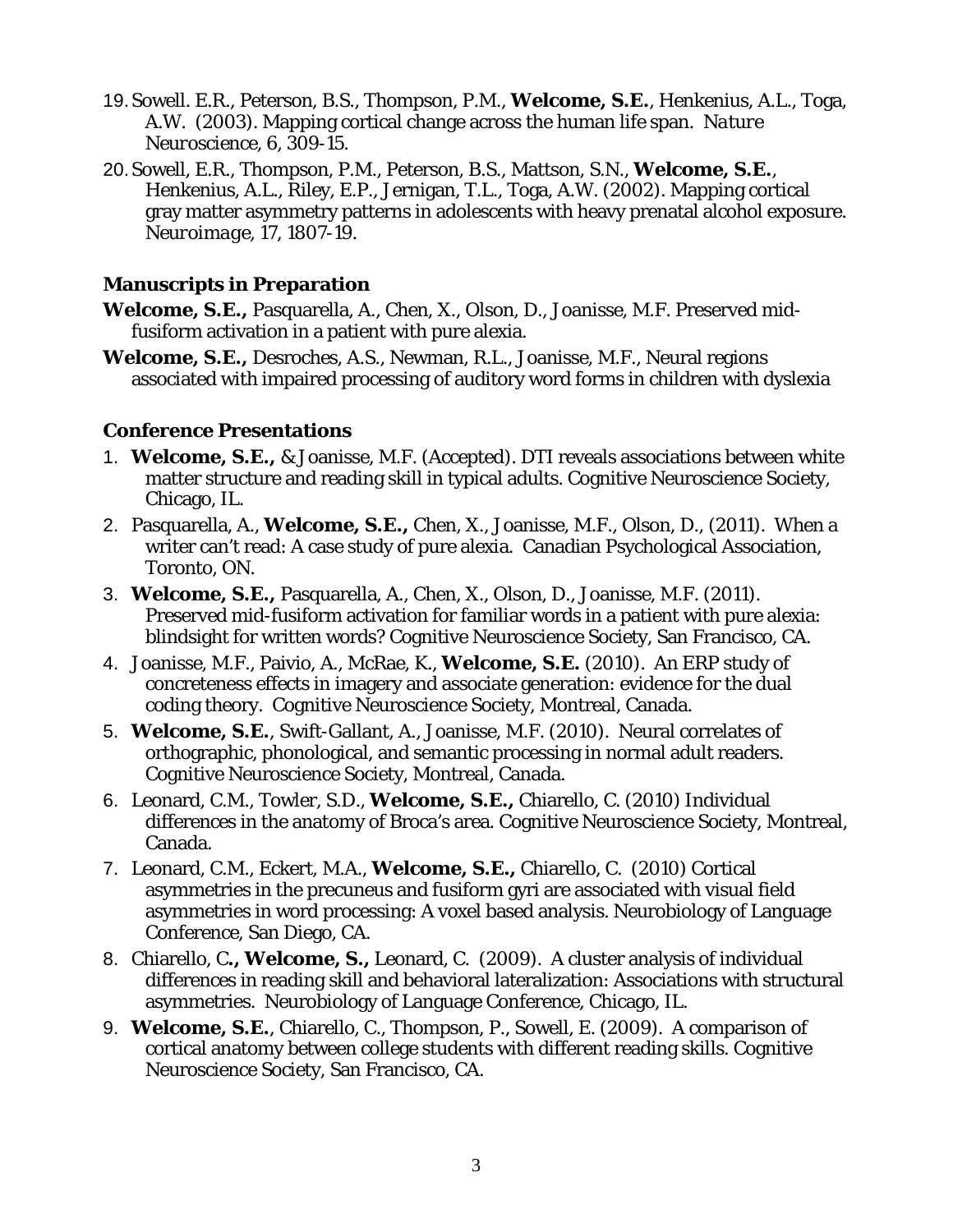- 10.Chiarello, C., **Welcome, S.,** Leonard, C.M. (2009) Atypical reading/laterality profile associated with reversed planum temporale asymmetry. Cognitive Neuroscience Society, San Francisco, CA.
- 11.Leonard, C.M., Towler, S., **Welcome, S.**, Chiarello, C. (2009) Sex, hand preference and brain asymmetry. Cognitive Neuroscience Society, San Francisco, CA.
- 12.Leonard, C.M., Towler, S., **Welcome, S.**, Chiarello, C., Kuldau, J.M. (2009). Paracingulate asymmetry in schizophrenia. International Congress on Schizophrenia Research, San Diego, CA
- 13.Leonard, C.M., Towler, S.D., **Welcome, S.**, Halderman, L., Otto, R., Chiarello, C. (2008) Lateral asymmetry in shape of Heschl's gyrus. Society for Neuroscience, Washington, DC.
- 14.**Welcome, S.E.**, Chiarello, C (2008). Evidence for semantic facilitation in resilient, but not poor, readers. Society for the Scientific Study of Reading, Asheville, NC.
- 15.Chiarello, C., **Welcome, S.E.**, Halderman, L.K., Towler, S., Otto, R., Leonard, C.M. (2008) Individual differences in language organization: a clustering solution. Psychonomic Society, Chicago, IL
- 16.**Welcome, S.E.**, Chiarello, C., Halderman, L., Leonard, C.M. (2008) Relationships between performance and hemispheric asymmetry on lexical tasks. Cognitive Neuroscience Society, San Francisco, CA.
- 17.Chiarello, C., **Welcome, S.**, Towler, S., Otto, R., Leonard, C.M. (2008) Associations of brain size and verbal performance depend on handedness. Cognitive Neuroscience Society, San Francisco, CA.
- 18.Chiarello, C., **Welcome, S.E.**, Halderman, L.K., Towler, S., Otto, R., Leonard, C.M. (2007). Behavioral and anatomical correlates of corpus callosum size. Psychonomic Society, Long Beach, CA.
- 19.Leonard, C.M., Towler, S., Joseph, D., **Welcome, S.**, Halderman, L., Otto, R., Chiarello, C. (2007) Discriminating left from right with a Likert rating scale: Sylvian fissure asymmetry in healthy adults. Organization for Human Brain Mapping, Chicago, IL.
- 20.**Welcome, S.E.**, Leonard, C.M., Halderman, L.K., Towler, S., Chiarello, C. (2007). Word reading skill and brain anatomy in adult resilient readers. Society for the Scientific Study of Reading, Prague, Czech Republic (Selected for Oral Presentation).
- 21.**Welcome, S.E**., Halderman, L.K., Julagay, J., Leonard, C.M., Chiarello, C. (2007). A factor analytical approach to hemisphere differences in lexical processing. Cognitive Neuroscience Society, New York, NY.
- 22.Leonard, C.M., Towler, S., Halderman, L.K., **Welcome, S.E.**, Otto, R. (2007). Sex differences in brain structure & asymmetry in healthy college students. Cognitive Neuroscience Society, New York, NY.
- 23.Chiarello, C., Halderman, L.K., **Welcome, S.E.**, Julagay, J., Leonard, C.M. (2007). Sex differences in visual field lateralization: where are they?. Cognitive Neuroscience Society, New York, NY.
- 24.Chiarello, C., **Welcome, S.E.**, Halderman, L.K., Julagay, J., Otto, R., Leonard, C.M. (2006). Individual differences in lexical processing and cerebral asymmetries. Psychonomic Society, Houston, TX.